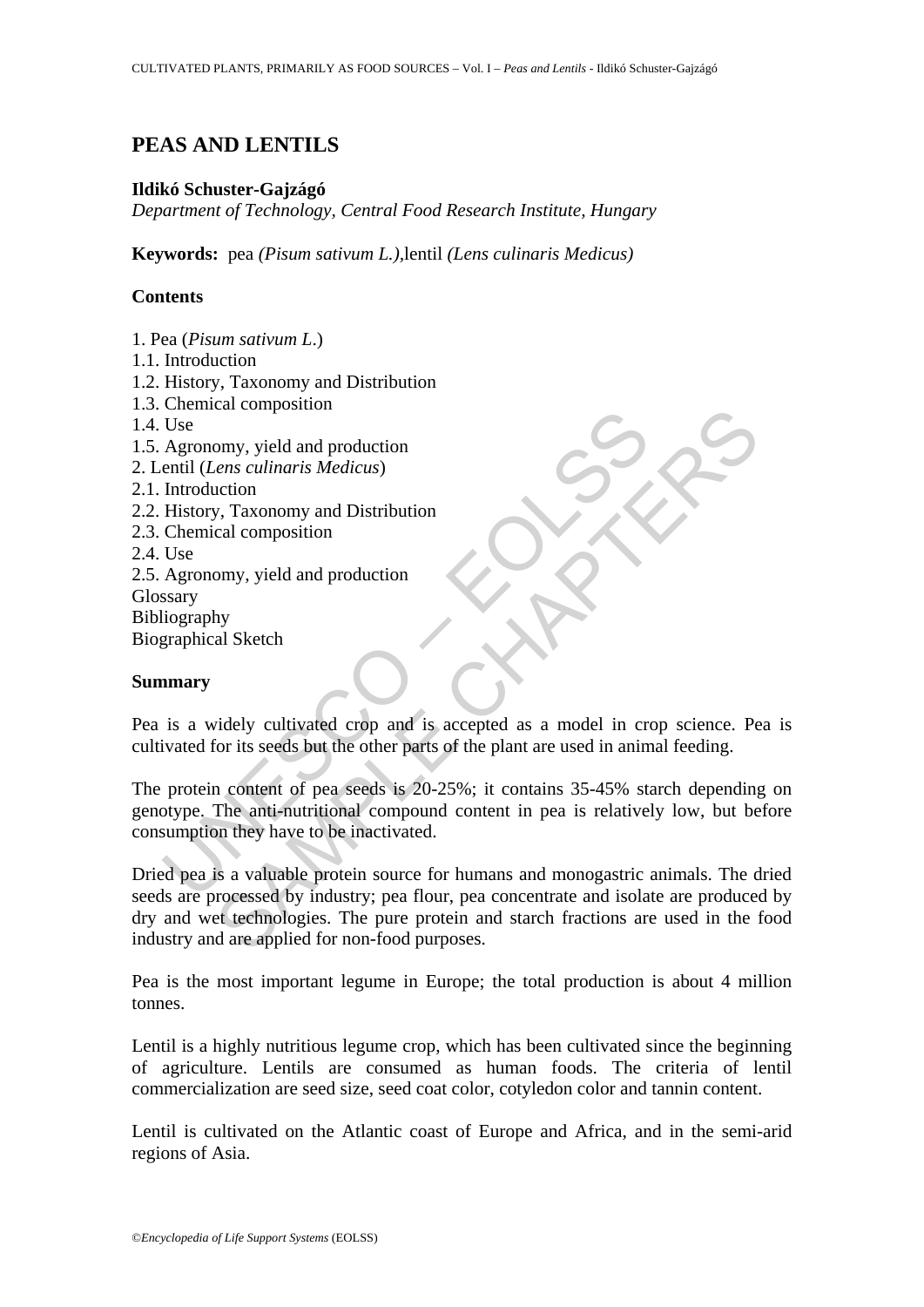The protein content of lentil is 25-28%; it is an excellent source of vitamins, minerals and dietary fibre. The average annual production of lentil in 1993 to 1995 was about 2.9 million tons. Developing countries have 87% of the world's lentil producing area.

### **1. Pea (Pisum sativum L.)**

### **1.1. Introduction**

The pea (see Figure 1) is widely accepted in cultivation and useful as a model in crop science. The special characteristics of pea such as the clear dichotomous variation (redwhite flower color, smooth-wrinkled seeds, green-yellow pods) and the simplicity of performing crosses (easy to castrate, pollinate and protect against cross-pollination) facilitated Mendel's inheritance studies. The first character described by Mendel was the difference in the shape of seeds, which may be round or wrinkled. The morphologies are controlled by the *r* (rugosus) locus, where recessive alleles produce wrinkled seed and cause reduction in starch content and increase in the proportion of amylose in the starch.



Figure 1. The pea, *Pisum sativum L.*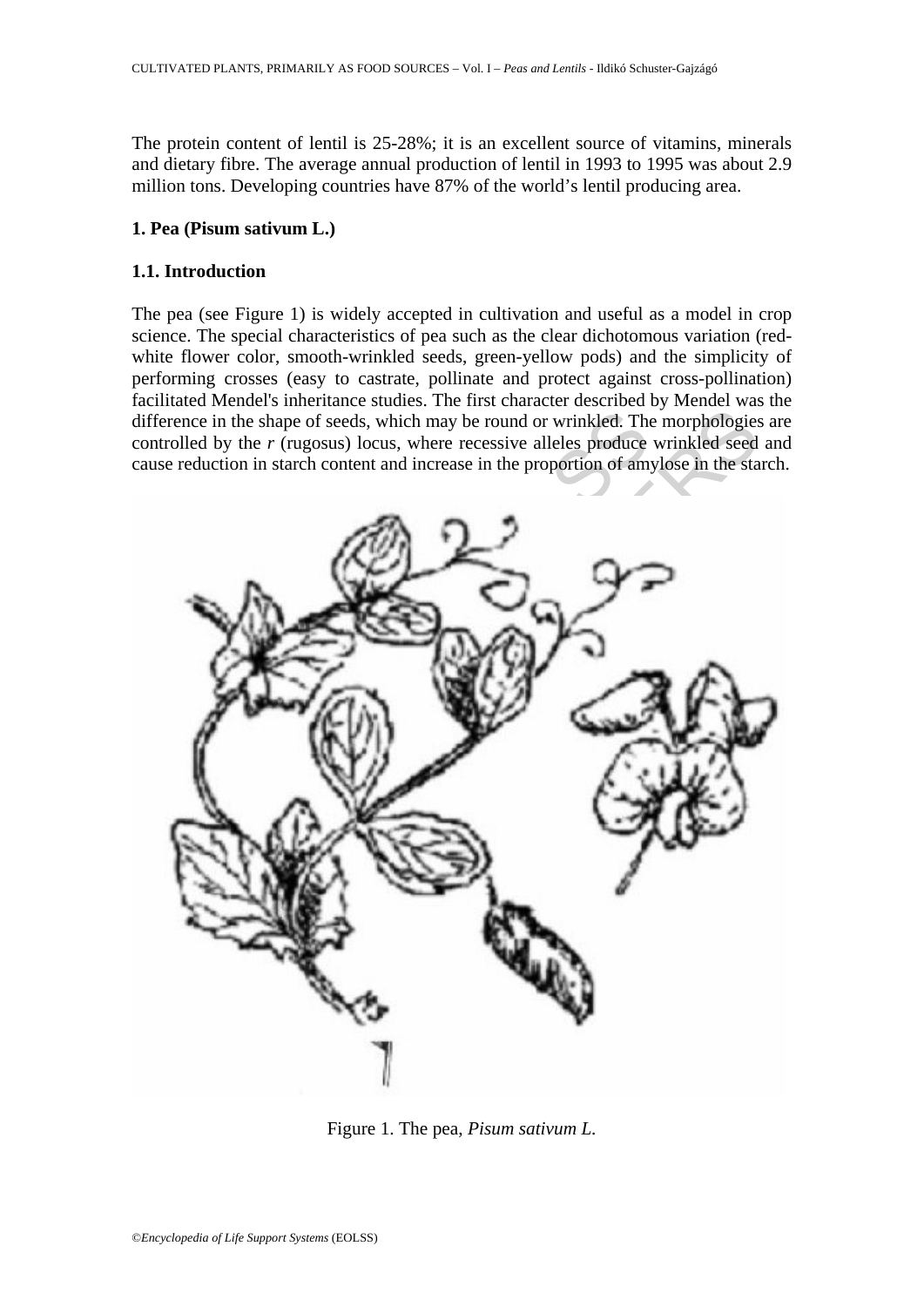Some of the characteristics of *Pisum sativum*, such as its diploid nature and small chromosome number  $(2n=24)$ , as well as the ability to produce inbred lines and the high mutability, proved valuable assets in genetic studies.

Pea crops are cultivated mainly for their seeds, but the vegetative parts of the plant may be used for silage. Peas are consumed in different ways; immature seeds and pods are prepared in home conditions or subjected to freezing or canning. Dry seeds are consumed after soaking and cooking according to home recipes.

### **1.2. History, Taxonomy and Distribution**

#### **History**

Pea is one of the most ancient cultivated plants, originating from Asia Minor, the Caucasus area, Afghanistan and Ethiopia.

Peas were cultivated in Neolithic times, and were among the first crops exploited by early man. Presently, mainly hybrids are cultivated, hybridisation begun in England in 1787 by Thomas Knight.

#### **Taxonomy**

casus area, Afghanistan and Ethiopia.<br>
So were cultivated in Neolithic times, and were among the first were cultivated in Neolithic times, and were among the first or  $7$  by Thomas Knight.<br> **Onomy**<br>
The properation of the rea, Afghanistan and Ethiopia.<br>
cultivated in Neolithic times, and were among the first crops exploited<br>
Presently, mainly hybrids are cultivated, hybridisation begun in Englan<br>
consumes Knight.<br>
To of pea are cultivated i Four types of pea are cultivated in the world. The round seeded yellow or green seeds with white flowers are used for animal feeding, these genotypes were selected and grown in Europe. The round seeded, colored peas (with tannin content) are widely cultivated in Eastern Europe and Australia. These genotypes are used for animal feeding after cooking and rolling or micronizing. The marrowfat peas are used only for human consumption (mainly for canning and fast-food preparation in the United Kingdom). The chemical composition of marrowfat peas is very similar to round seeded peas, but the seed coat of pea is dimpled and dented. The wrinkled peas are cultivated for human utilization; they are harvested before maturity and processed by the canning industry. The rugosus mutations, which produced the wrinkled seed shape, caused great changes in pea seed composition.

### **Distribution**

Different pea genotypes have been cultivated almost all over the world. The cultivated varieties manifest great variations. The day neutral plants are early maturing varieties; these genotypes are cultivated in Mediterranean countries, Europe, and India. The short day species with reduced leaf size and changed plant structure are mainly cultivated in the hilly regions of Afghanistan, Iran, Syria and North Africa.

- -
- -
- -

TO ACCESS ALL THE **10 PAGES** OF THIS CHAPTER, Visit[: http://www.eolss.net/Eolss-sampleAllChapter.aspx](https://www.eolss.net/ebooklib/sc_cart.aspx?File=E5-02-02-01)